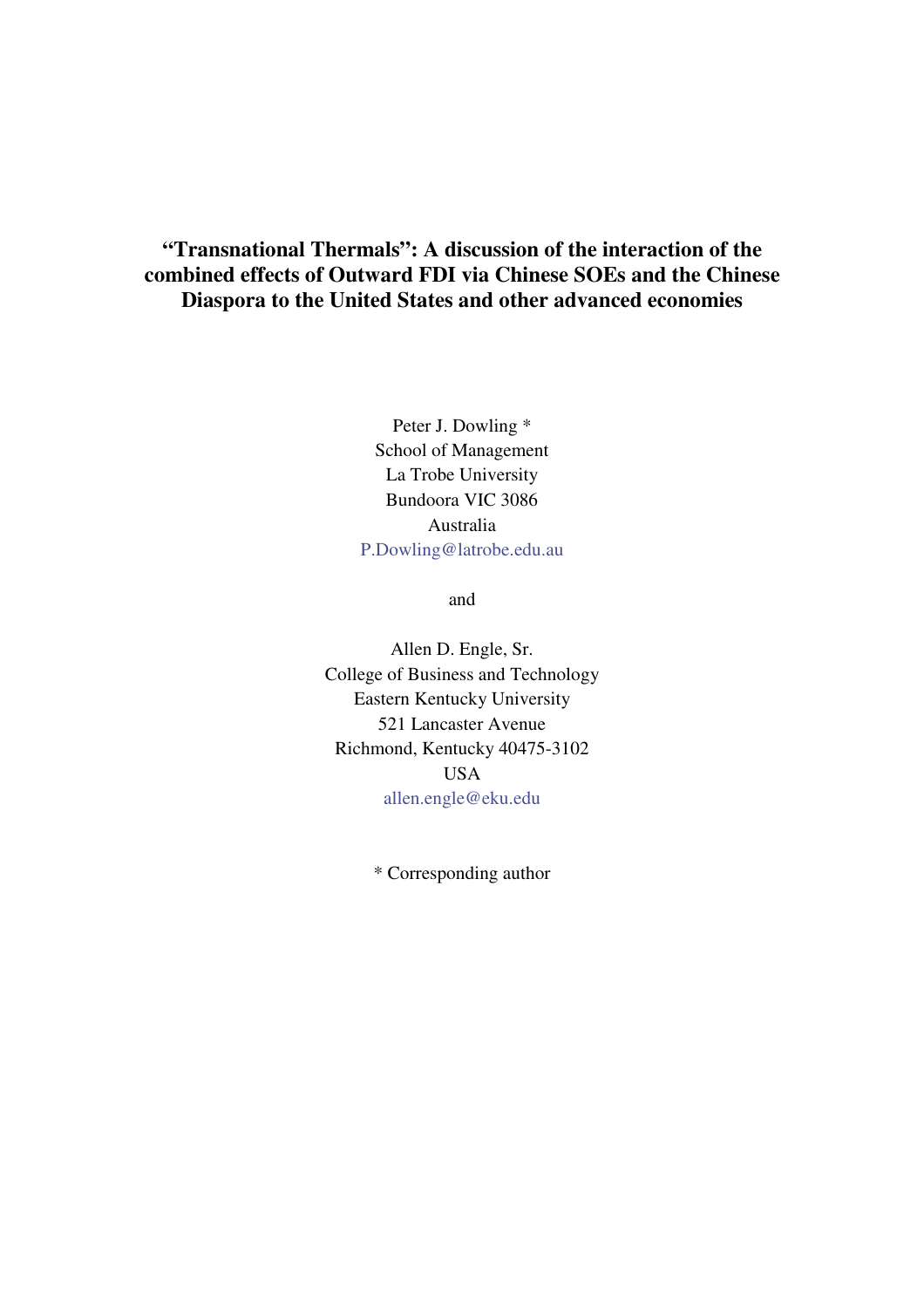# **"Transnational Thermals": A discussion of the interaction of the combined effects of Outward FDI via Chinese SOEs and the Chinese Diaspora to the United States and other advanced economies**

### **Abstract**

International business scholars are becoming increasingly aware of the significant emerging phenomenon of Chinese outward foreign direct investment (OFDI). Over the last decade, Chinese enterprises (primarily state-owned enterprises or SOEs) have made a huge amount of OFDI, particularly to emerging economies in Africa and the Asia-Pacific which has enabled China is become one of the world's leading foreign investors. There is an emerging literature that examines the human resource management implications of FDI in Chinese enterprises, yet most of this focuses on *inward* FDI from foreign investors. Recent evidence suggests that growth and developments in Chinese *outward* FDI create unexplored challenges for Chinese SOEs. One focus of this presentation will be on the HRM implications which follow a significant development of OFDI from Chinese enterprises looking to establish subsidiaries in other countries. The emergence of Chinese SOEs as globally competitive players presents both challenges and opportunities for Chinese managers, other transnational firms, and for the IB researchers who seek to study these firms.

A second phenomena is the ongoing Diaspora of talented young Chinese citizens leaving China to study and work in the United States and other advanced economies. Chinese enterprises are likely to face significant talent challenges in attracting Chinese nationals currently working in the United States and other advanced economies. Difficulties include the PRC's policy of not allowing dual citizenship, salary differentials and cultural repatriation problems (both societal and organizational). Significant competition for talent will come from multinational enterprises based in smaller population advanced economies that understand the need for foreign talent and have considerable experience in this area. There is likely to be significant global competition for talent with experience and training in the specific areas of global marketing and logistics - areas in which Chinese enterprises currently have limited experience. This paper discusses these two "transnational thermals" that are likely to present major management problems for Chinese enterprises in the 21st Century.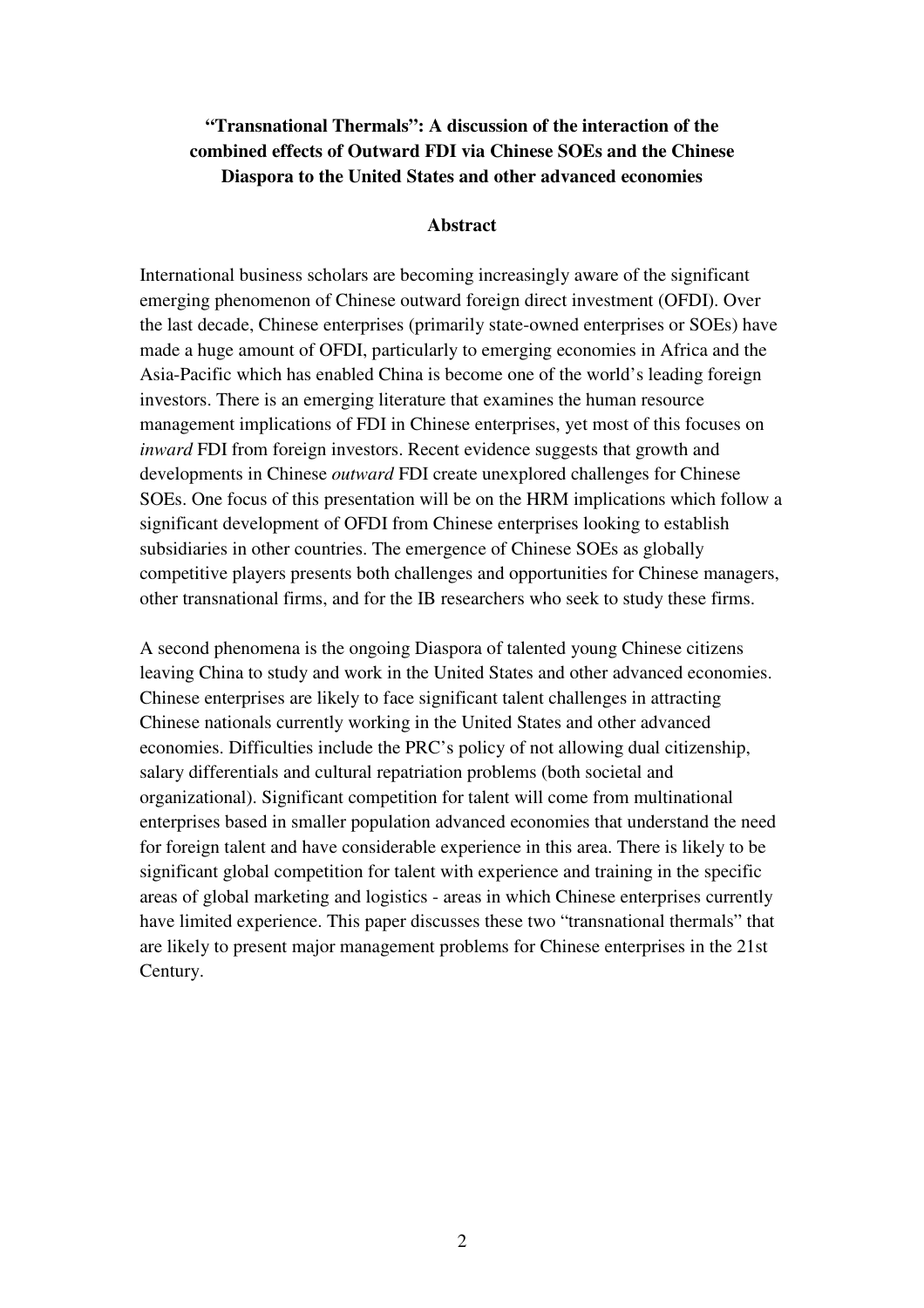### **The First Thermal: Outward FDI by Chinese MNEs**

It is well documented that China's economic growth rate has performed strongly over the last 25 years with a significant growth in per-capita income. With regard to *Inward FDI* (IFDI), China continues to be ranked as the top destination of IFDI (Tung, 2007). With regard to *Outward FDI* (OFDI), China has a long history of active OFDI - particularly in the developing economies of Africa and South East Asia that are characterized by a weak institutional environment. This has been driven in part by political motives in terms of building domestic constituencies in a number of developing countries plus a longer-term interest in building geopolitical standing to assist Chinese interests in various international forums such as the United Nations.

Other motives for Chinese OFDI include the following:

- The availability of cheap capital from the PRC government to fund OFDI expansion
- The need for China to develop "champion enterprises" to gain access to key world markets and new technology
- To fend off competition in the home market
- To shorten the path to the development of global brands
- To develop management capabilities in global marketing and logistics (Shenkar, 2006)

### **Outward FDI by Chinese MNEs: the geopolitical context**

To fully understand the development of OFDI by Chinese MNEs, it is necessary to consider the geopolitical context. Of particular importance is the extent to which access to resources such as oil, natural gas, copper, nickel, iron ore, bauxite, uranium and other minerals is required to fuel a booming economy. Access to resources has become a key factor in China's foreign policy. Continued economic growth in China is the foundation of both China's stability and the continuity of the Communist Party of China (CPC) which is at the centre of a centralized, governmentdriven economy.

Because China has a one party system, the national government has been able to quickly adapt foreign policy to fit with domestic development priorities. Although key committees and groups within the CPC continue to make key decisions regarding policy, as Zweig & Jianhai (2005) note, a more pluralistic environment is emerging with government think tanks such as the China Institute for International Studies holding "numerous conferences bringing together academics and leaders in business, the military, and the government to devise strategies for the top rung of the Communist Party."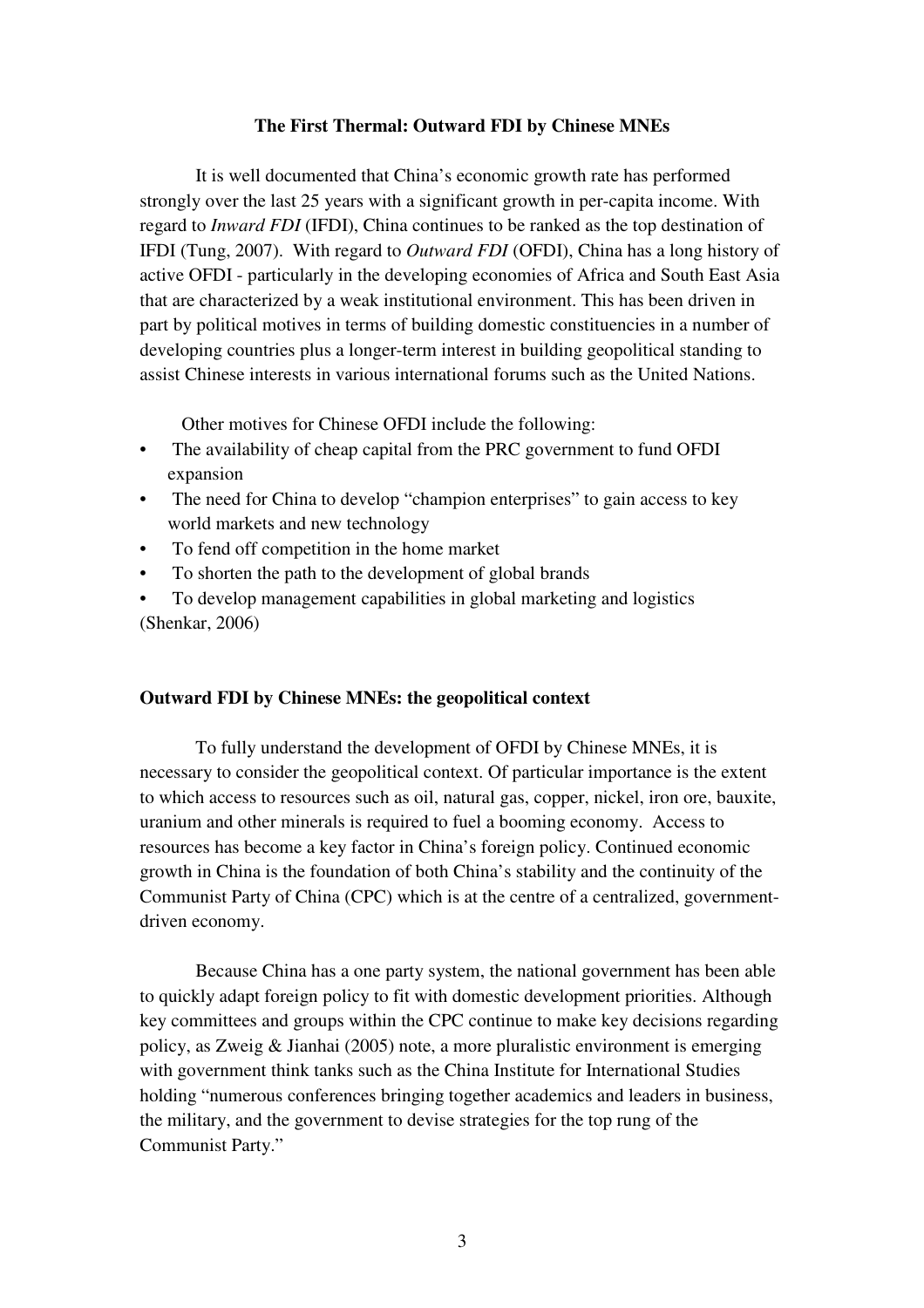China has been successfully building links with nations in both the emerging economies and the developed economies by building goodwill, developing bilateral trade relations and providing aid. In the developing world this has included forgiving national debt and assistance with national projects such as building roads, bridges, harbors and sporting stadiums. Outcomes of these links include access to minerals and oil from South America (Bolivia and Ecuador), coal from the Philippines and natural gas from offshore fields in Australia (US1B each year for the next 25 years). The latter two examples are significant in that the Philippines has close historical connections to the United States and Australia is (with Japan) one of the closest foreign relations and military allies of the U.S. in the Asia-Pacific region (Zweig and Jianhai, 2005).

### **A key driver for Chinese OFDI: State-Owned Enterprises (SOEs)**

State owned enterprises (SOEs) are key players in Chinese OFDI, accounting for 25% of GDP in China and consuming 70% of bank loans, some of which is directed to OFDI. The links between the Chinese government and SOEs are very close and many senior managers are members of the CPC. SOEs have government representatives on their boards and the Commerce Ministry and other government ministries maintain a list of countries and resources in which SOE investment qualifies for state subsidies (Yeung, 2006; Zweig and Jianhai, 2005).

Some SOE investments have been in countries which do not respect international accords such as Iran, Myanmar (formerly known as Burma), Sudan and other countries that have poor relations with the United States. For example, President Chavez of Venezuela is reported to have told a group of visiting Chinese business executives that:

We have been producing and exporting oil for more than a 100 years but these have been 100 years of domination by the United States. Now we are free, and place this oil at the disposal of the great Chinese fatherland. (Zweig and Jianhai, 2005, p. 33)

An important recent study of Chinese OFDI by Buckley et al (2007) using official Chinese data collected between 1984 and 2001 empirically confirms the importance of the geopolitical context with a finding that "Chinese behavior towards conventionally-measured host political risk differs from that of developed country investors" (p. 510).

Summarizing their study the authors draw the following conclusion:

China remains distinctive from other emerging economies in that many of its MNEs remain in state hands, even though corporatized in order to focus on commercial objectives. State direction means that these firms still align their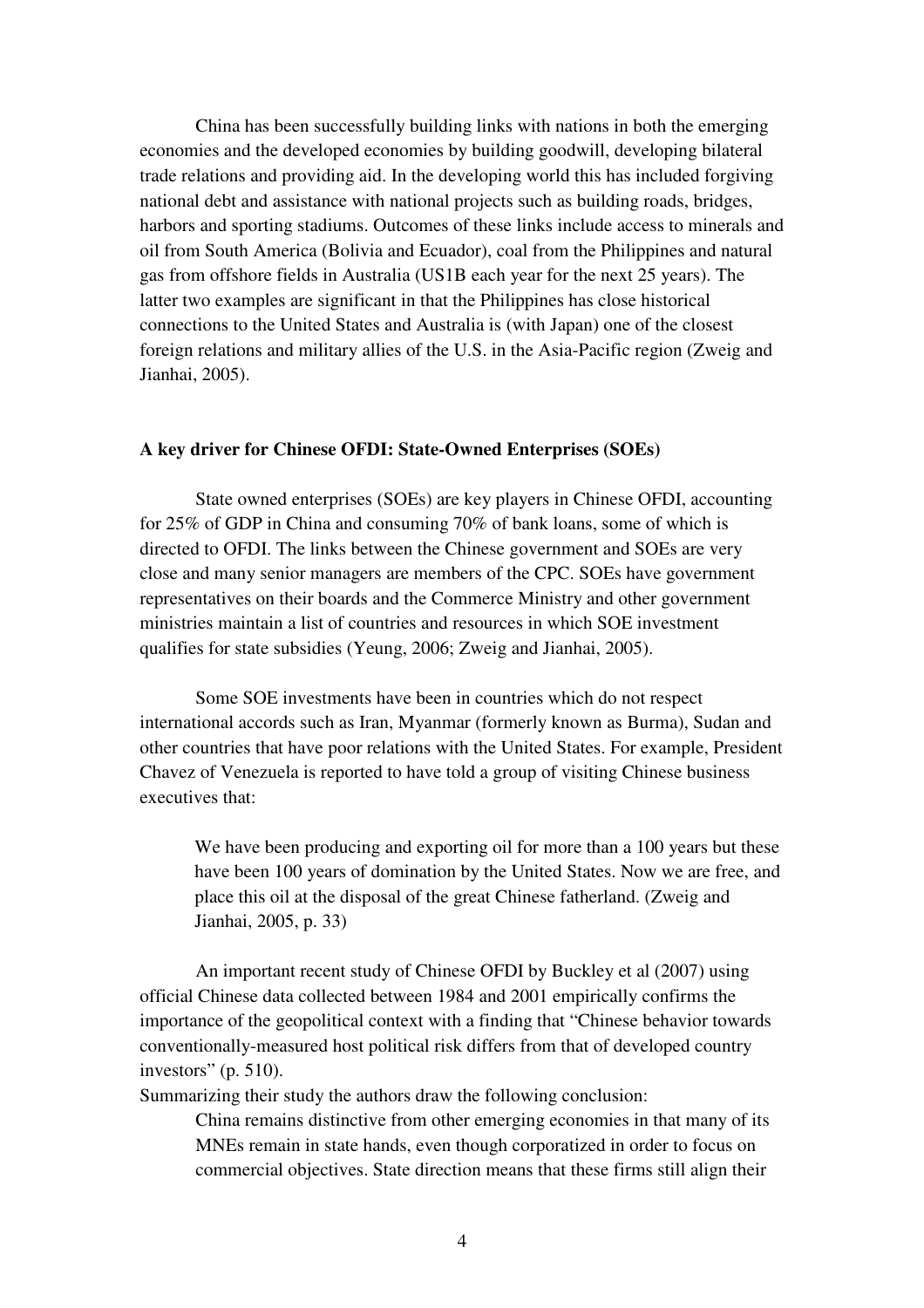operations, whether at home or abroad, with the five-year plans and national imperatives. This is a model that is not replicated, in any general way, in any of the other leading emerging economies. (Buckley et al., 2007: 514)

### **Chinese OFDI, State-Owned Enterprises, International Business and Geopolitics**

We would agree with the views of Buckley and his colleagues and argue that it is difficult for international business scholars to analyze the management and performance of Chinese SOEs engaged in OFDI utilizing a traditional Western business perspective which may not give sufficient weight to the impact and importance of the geopolitical context on enterprise performance and management behavior. In terms of attracting and retaining foreign talent, this point may well be particularly salient when studying Chinese SOEs seeking to compete in a global talent market.

A good example of the connection between geopolitics and Chinese OFDI can be seen with the relatively recent case of the proposed purchase of the U.S. energy company Unocal by the China National Offshore Oil Corporation. As Zweig and Jianhai (2005) note, few impartial analysts saw any threat to U.S. national security in this proposed purchase, but the U.S. House of Representatives approved a statement (398 votes to 15) which said that the sale would "threaten to impair the national security of the United States". To offer a rational economic critique of this vote misses the key point - it would be foolish to underestimate both the strength of the vote and the view that it expresses. Assessments of the value or otherwise of an FDI proposal are often dominated by perceptual judgments of national interest which may not accord with detached economic analysis (Zweig and Jianhai, 2005).

Sinopec is a good example of a Chinese SOE which is at the intersection of international business and geopolitics. Established in 1983 with revenue in 2009 of US\$208 Billion, it ranks 9 in the 2009 *Fortune Global 500*. Sinopec was publicly floated in 2000 in New York, London and Hong Kong and is currently working in 20 countries. It employs over 639,000 people. In 2004 Sinopec signed an oil and natural gas agreement with the Iranian government estimated to be worth US\$70 Billion - the largest Chinese deal to date with a major OPEC producer. The agreement commits Sinopec to assist with the development of new oil fields in Iran and to buy 250 million tons of natural gas over the next 30 years. Iran also agreed to export 150,000 barrels of oil per day to China, at market prices, for 25 years.

Taken in its entirety it appears on the surface that the mobilization of resources and institutions – what some writers refer to as "field", that is the "social structure in which actions take place" and attendant economic, social, cultural and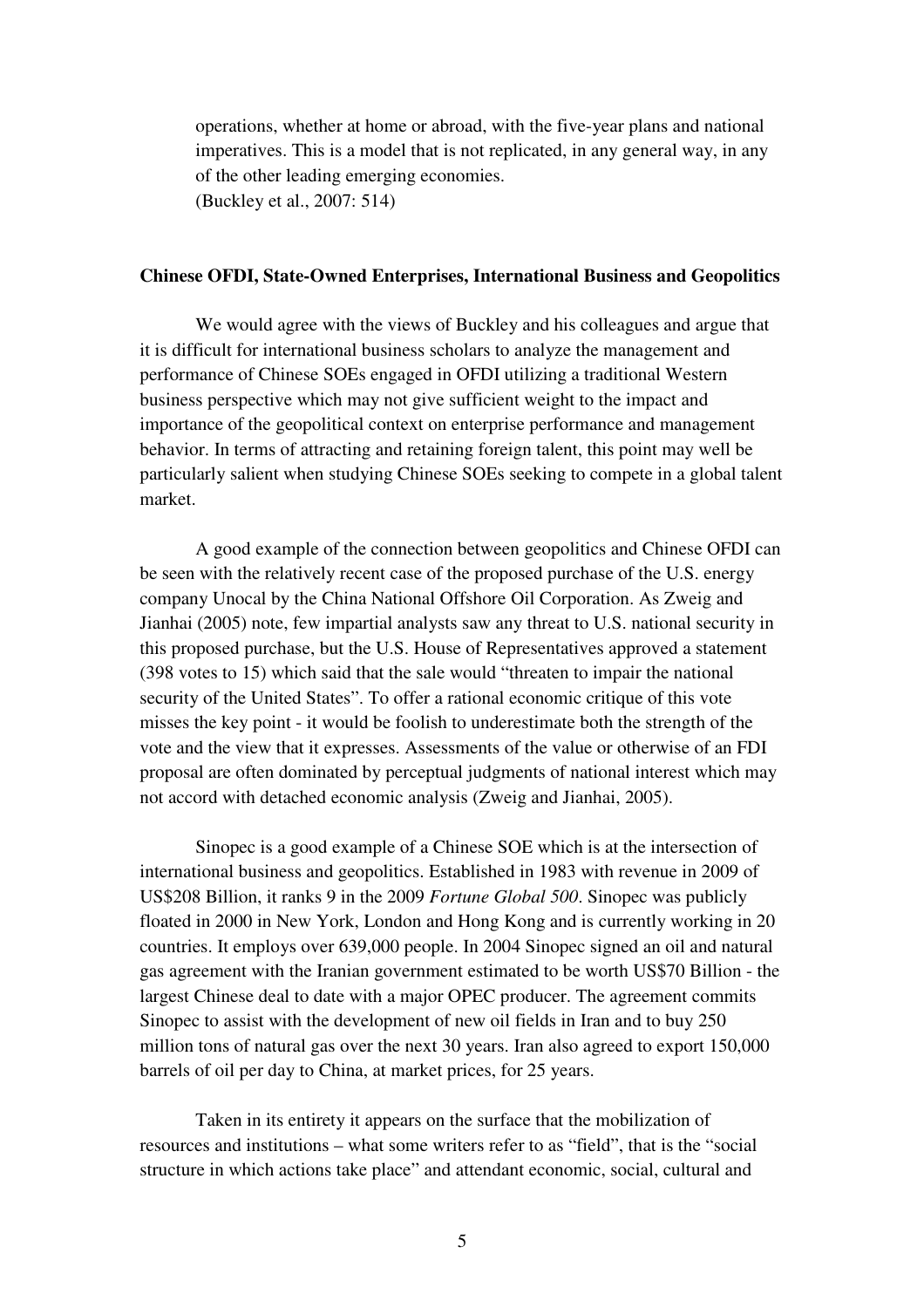symbolic forms of capital - that characterize Chinese outward foreign direct investment are combined to create a significant form of national competitive advantage (Terjesen and Elam, 2009). However it is not only these institutionalized and government sponsored efforts that comprise the Chinese economic potential. In addition a longstanding tradition of informal, family driven and individualized emigration is a second element or "current", in this phenomenon. We will refer to this force as the Chinese Diaspora.

## **The Second Thermal: Chinese Diaspora, Entrepreneurship, Social Networks and Social Cohesion**

Some historians have traced China's present global developments to an enduring combination of adaptation to local economic and regulatory conditions and a long term emphasis on family and guanxi relationships. These very different and yet complementary dualities were first apparent within the more localized Asian-Pacific region (Cochran, 2006; Sugihara, 2005) and then across Asia to North America, South America, Europe and even Africa (Tung, 2008; Warner, 2009). This so-called "Confucian capitalism" (Chai and Rhee, 2009) is an improbable combination of two elements. The first element consists of tightly woven social networks, long term employment patterns, seamless work and nonwork relationships between individuals and extended family groups, personalized, and enduring partnerships with proven trading partners and government agencies (Chai and Rhee, 2009: 11). This social closure is said to result in higher levels of openness, commitment, effort and less of a reliance on costly bureaucratic control systems. A second benefit of this element relates to the ability to quickly mobilize more extensive resources (both human and capital) in order to take advantage of transitory business opportunities as well as invest in the long-term human capital of individuals within this closed social network.

 A second element essential to Chinese capitalism is referred to as "structural holes" – that is a bridge between "two unconnected contacts" resulting in "unique and diverse information along with timely access to information sources" (Chai and Rhee, 2009: 6). Having access to 'outsiders" provides the Chinese organization with a capacity to interpret opportunities, package and broker exchanges and, by mobilizing the formidable resources of the Confucianist extended family network, reap the economic benefits of these exchanges. It is not enough to merely possess the entrepreneurial value set and a formidable potential resource base. In order to exploit these clustered values and resources a certain level of openness to the outside, to the non-familial, is required (Chai and Rhee, 2009; Schmitt and Soulbeyran, 2006). International cultural experiences, language abilities and in depth skills and talents allow certain selected employees to maintain their role and value in the closed society and yet be "excused" to bridge to the wider, outside world (Chai and Rhee, 2009: 19- 20). "These individuals would naturally have a rich set of outside ties even prior to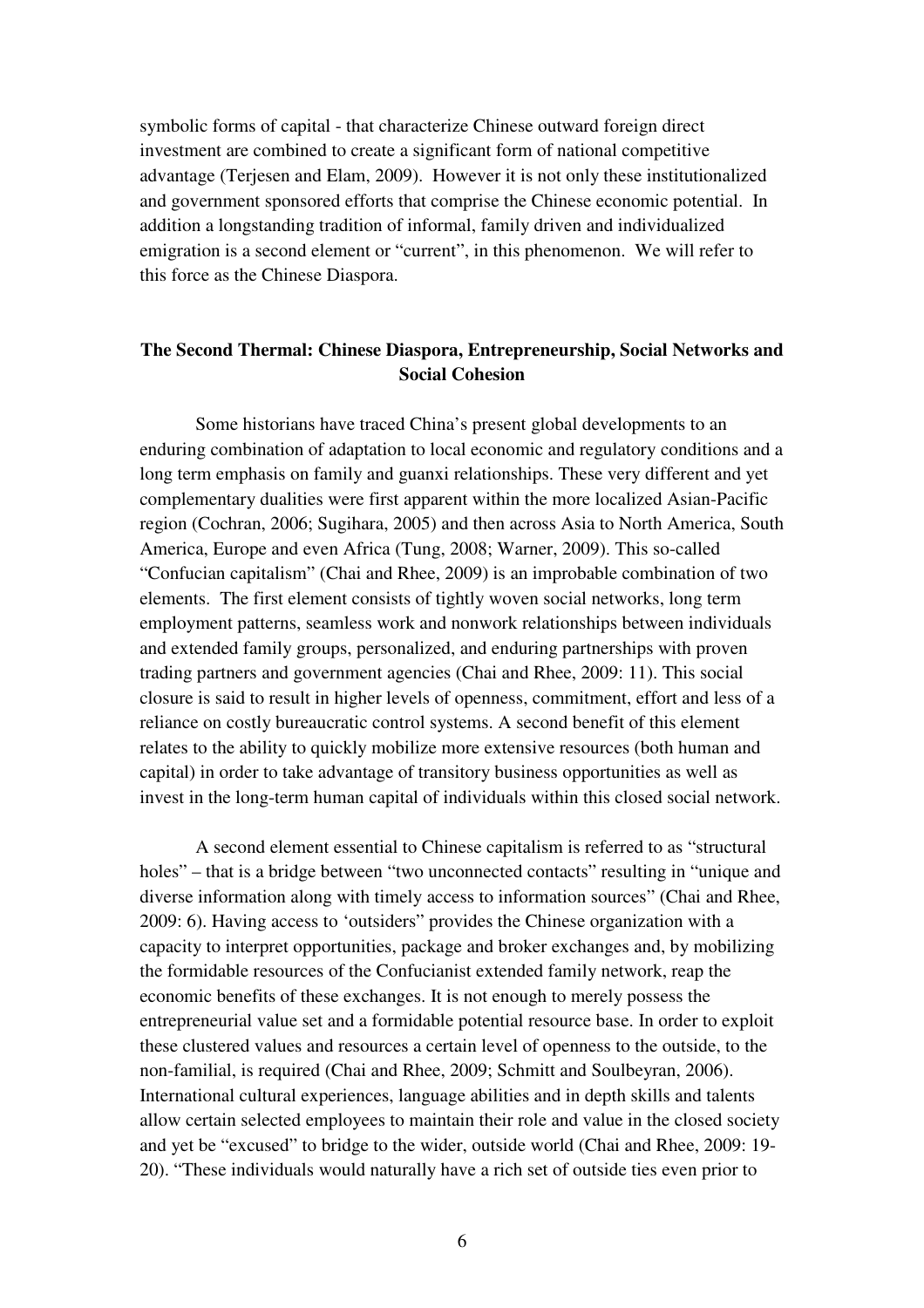their entry into the firm. Having such skills provides advantages for employees in part because these employees must be given special privileges if they are to be kept in the firm" (Chai and Rhee, 2009: 20).

 Balancing the dual elements of closed Confucianst integration and community with a series of designated bridges to outside, "alien" groups and societies then becomes a critical issue. How can the Chinese Diaspora maintain the continuity and concentration of homogeneous cultural "critical mass" while concurrently being open to and exposed to the alternative values and beliefs inherent in the travels and experiences in other lands?

### **Talent, Career Development and Entrepreneurship**

If the issue is one of mobilizing and organizing the career experiences of young talent and would-be entrepreneurs, then the framework of "habitus" – creating and maintaining an ongoing cognitive schmea and mental maps that organize and guide the thoughts and actions of actors – and "field" – the social structure in which the actions of the actors take place – may be a useful device for further analysis (Terjesen and Elam, 2009: 1104). Terjesen and Elam define entrepreneurship as a 'practice', i.e. the pursuit of new business activities shaped by the dual and complementary set of 'habitus' and 'field' which structural entrepreneurial activity (Drori et al., 2006; Elam, 2008). Entrepreneurs can, thus, be understood as a *practice*  or action strategy in which decisions are based on an individual's response to his/her context, given one's habitus and capital resources, as determinants of one's social position in the field of play (DeClercq and Voronov, 2009; Drori et al., 2006; Elam, 2008).

 Specific to our purposes two activities are required to coordinate Chinese entrepreneurship. First, habitus and fields must be established in the mind of the individual going abroad. Second the pattern or structuring of the international experiences making up the career must be planned. These two activities are mutually reinforcing as a transnational entrepreneur's habitus includes 'individual and collective experiences, perceptions, and norms that provide a reference for action' (Drori et al, 2006: 14) individual contexts [our emphasis] and 'reflects the ability of agents to adopt, advocate and introduce preferential scripts and world views into their institutional field' [(Drori et al., 2006: 22)]. Thus, a transnational entrepreneur is embedded in two or more distinct institutional contexts and is challenged in terms of interpreting and navigating potentially conflicting views of acceptable operations . . . field [is] defined by distinct sets of institutional structures in the macro environment, including *cultural repertoires, legal and regulatory regimes, social and professional networks* and *power relations* . . . (Terjesen and Elam, 2009: 1105).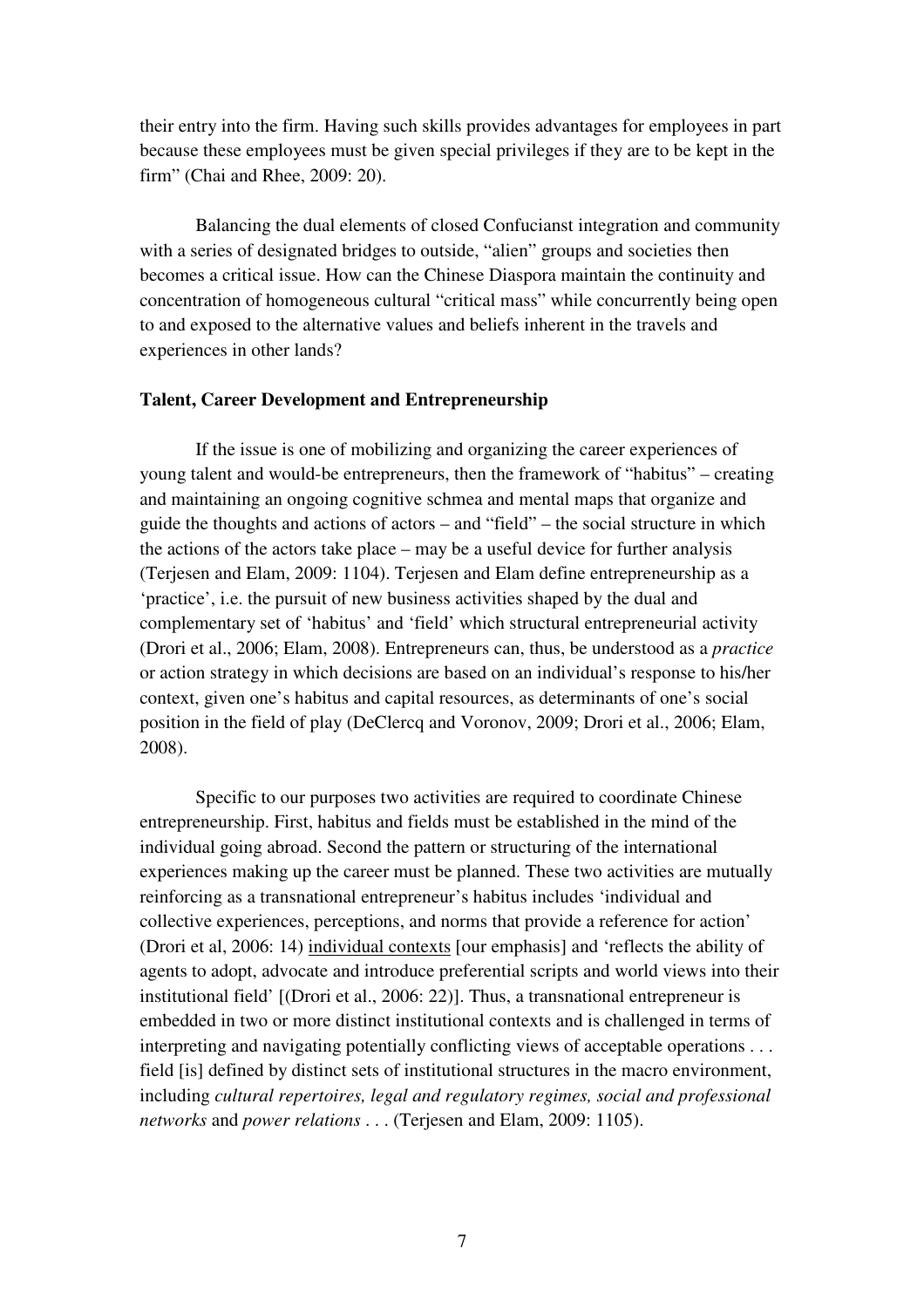A potential structuring of careers for Chinese managers will now follow. This model is presented by way of a very general example for purposes of discussion and the generation of further discussion:

**Stage One:** A Chinese manager may start out as a line manager for a MNE operating in China. Undergraduate degree may be from a Chinese university with a concentration of English language courses.

**Stage Two:** Employee may self initiate - or at the direction of the firm – a move to graduate school in business studies in North America or Europe. Complete degree. **Stage Three:** Employee may move to South America, African or Asian operation of the original MNE he or she worked for in China, or go to work for a new MNE. Experience may be at the division or strategic business unit (SBU) level. **Stage Four:** Employee brought back to China for operational experience at a more advanced executive level in a joint venture (JV) of wholly owned subsidiary in Northern, Western or South Western Chinese economic development zones. **Stage Five:** Executive named to a high profile position with a SOE or JV.

 At each stage in this process there are aspects of 'personal stretch' such that the individual has to hold on to the cluster of cultural control and yet adapt quickly to bridge to new contacts and experiences. Personal contacts, social networks and institutional (particularly government) connections are multiplied, renewed and reinforced.

### **Outward Foreign Direct Investment Strategies and Diaspora: Interaction, Conflict or Synergism?**

 Chinese FDI strategies may therefore have the potential to interact with longstanding processes of entrepreneurial Diaspora such that the formal policies of outbound FDI are facilitated by ongoing social habitus and fields of Confucian entrepreneurial social dynamics (Terjesen and Elam, 2009; Tung, 2008). Given the exemplar five stage model of transnational career progression, from the Chinese policy maker perspective it becomes an issue of maintaining the human capital investment built up in the early stages of a career, so that more senior managers maintain their careers within the "prevailing winds" of state policy mandates and are not lost to MNEs from other nations or independent entrepreneurial activities. Borrowing again from the imagery of prevailing thermal currents, operating at various level in the atmosphere, the combined effect of coordinating both centralized government policy with individualized or family level entrepreneurial decision processes may provide the Chinese government with a powerful combined engine for economic change, contributing to the maintenance of already impressive increases in GDP per capita that characterize the last 20 years of Chinese economic development (China Quarterly Update, 2009). However, given the potential for increasingly 'boundaryless careers" (Ashkenas, Ulrich, Jick and Kerr, 2002) there is a real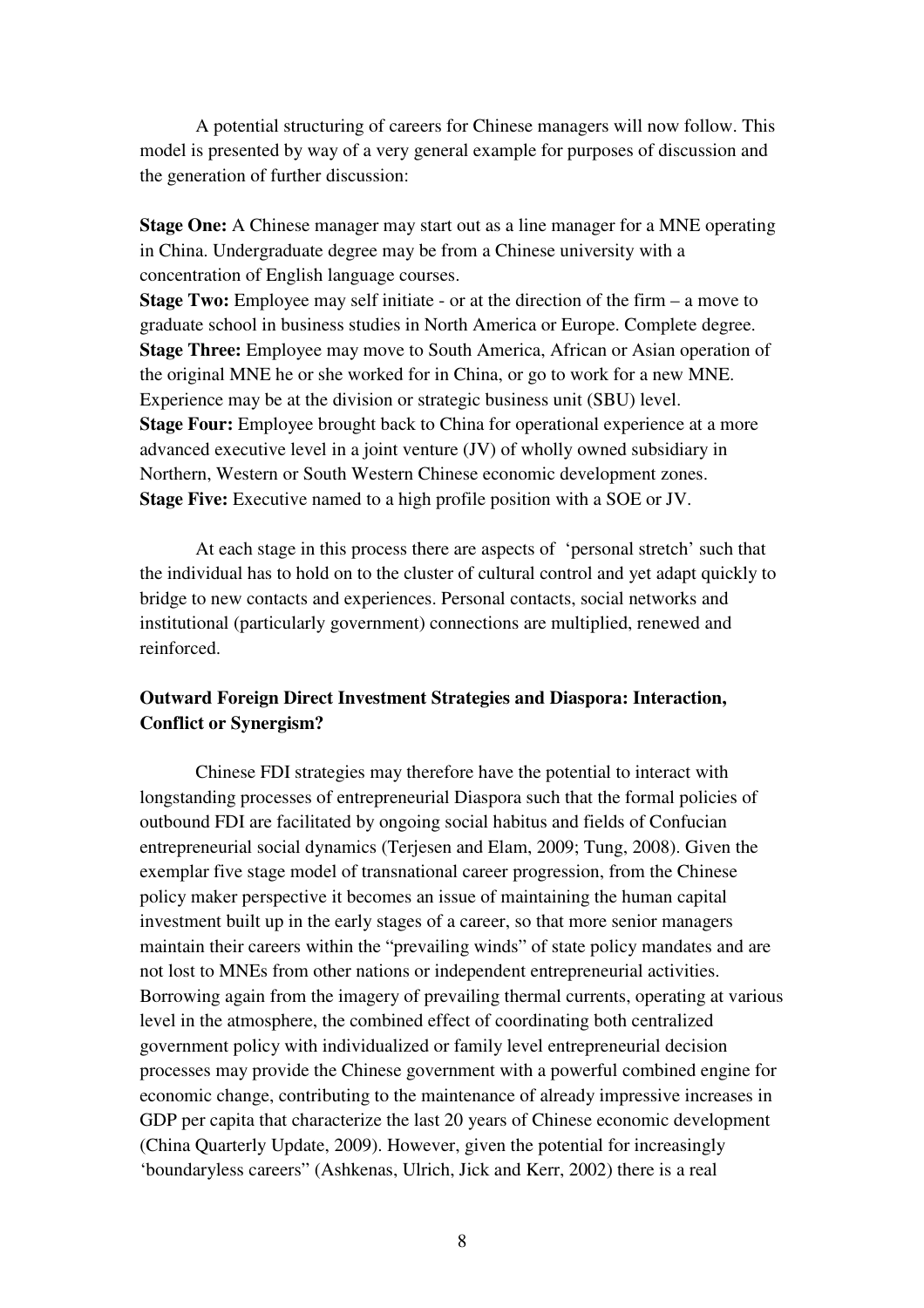possibility that these two forces may not combine and that rather personal career decisions may incrementally act in a countervailing manner, pushing against the direction of government policy and thereby diminishing or distracting from efforts at outward FDI.

 It next becomes a question of identifying critical talent – described by Boudreau and Ramstad as "pivot points", those individual and small unit (job family) locations in the organization where critical and timely investments in human capital "most effect success" (2007: 50). These authors posit the intriguing question "Where" would an improvement in the quality of talent and organization make the biggest difference in our strategic success?" (Boudreau and Ramstad, 2007: 50). Applied to our analysis, at what points in the multistage careers model for Chinese managers will timely investments reinforce these managers' commitment to national strategies and systems and what human resource (HR) practices and programs are available to maintain and coordinate the dual forces of outward FDI policy and Chinese entrepreneurial impulses?

### **Strategic Intent and Human Resource Practices**

Tung (2008) provides a review of empirical research to support the potential for transnational thermals in the form of three observations. First, "after obtaining advanced education and work experience in Canada, many Hong Kong immigrants choose to return to their country of origin . . . to take advantage of better career opportunities and lower taxes" (Tung 2008: 299). Second, "patterns suggest that Canada has become a human capital entrepot whereby people arrive and acquire competencies and skills that would be useful to them later in their career" (Tung 2008: 299). Third, certain individuals may choose to remain in North America. She sites evidence that 29% of Silicon Valley California start ups in IT were organized by Chinese and Indian immigrants and that "in California alone, immigrants account for 39% of all entrepreneurial operations" (Tung 2008: 299). Even given the long-term perspective that these Chinese entrepreneurs may not be totally lost to Chinese national purposes, it is still logical to assume that the longer the immigrants stay outside of the Chinese national sphere of influence the less likely they are to redirect their boundaryless careers back to paths relevant for Chinese government planning and ODFI.

 Although Tung reports evidence from studies of student populations that support the contention that Chinese cultural habitus and fields remain strong even among Chinese brought up in Australia (Tung and Baumann, 2009; Tung, 2007, 2008) she also provides stark evidence that at key points in some Chinese immigrant careers a number of entrepreneurs are lost to china. According to Tung:

"the Report on the Development of Chinese Talent" (written in 2006 and released in 2007) an estimated 1.06 million Chinese went abroad to study between 1978 and 2006. Of this number, only 30% returned. In the area of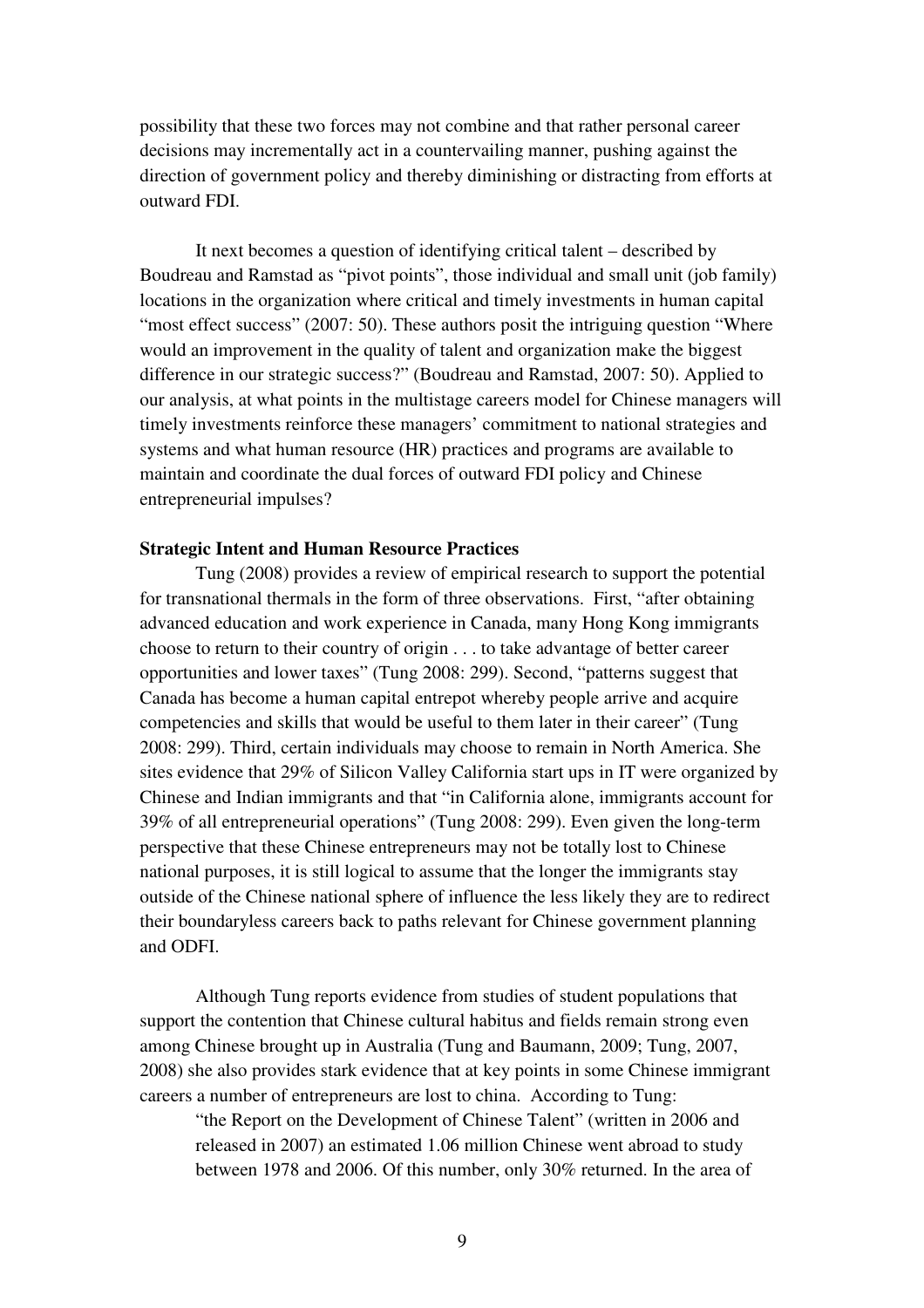science and engineering, the disciplines most needed in China's current efforts to become a leading industrial nation, the stay rate abroad of Chinese is even more dismal – an estimated 90% of Chinese graduates in these disciplines have remained in the U.S. . . . This brain drain could worsen in the future since only 4,000 of the 118,500 Chinese who went abroad to study in 2005 were funded by the government. Throughout the 1980s and up to the 1990s the vast majority of Chinese students who went abroad were funded by the government . . . the 2005 statistic suggests that self financing is now the norm; as such, there is no obligation on their part to return to China (2008: 302).

 In terms of combining Chai and Rhee's and Terjesen and Elam's conceptual analyses, how can the "structural holes" created during the career progressions of transnational Chinese entrepreneurs be integrated into the "habitus" and "fields" of these transnational travelers so that these experiences remain contained within national policy and are not so overwhelming that they disrupt and redefine the entrepreneur's sense of identity, values and purposes? Tung's (2008) initial analysis is not promising for Chinese policy makers.

 Warner (2009) presents the challenges to the management of Chinese human resources in terms of seven paradoxes: 1) Western, yet Eastern – borrowing elements from western HRM yet remaining true to Confucian values and traditions; 2) Capitalist, yet Socialist – providing incentives for key talent and recognizing that "some animals may be more equal than others" and yet remain consistent with state socialist egalitarian values; 3) Non-ideological, yet Ideological – pragmatism and unspoken practicality balanced with ideological consistency; 4) Advanced, yet Transitional – marrying the HR practices developed and honed in the advanced industrial societies of the west to the practical, survivalist realities of the transitional, still industrializing society of China; 5) Global, yet Glocal - balancing the standardized processes inherent in purely global competitive realities in selected industrial sectors in China with the reality that many of the economic sectors are servicing largely domestic Chinese stakeholders and are "glocal" at best; 6) Multinational, yet National – resolving the interests of a critical but limited number of foreign owned or operated MNEs and joint ventures with the needs of the majority of state owned enterprises (SOEs) that are operating at various levels of global competitiveness; finally 7) Individualistic, yet Collectivistic – back to our previous discussion of the tension between collectivistic social closure and individualistic structural holes, played out on the complex and dynamic cognitive domain of habitus and field.

 The ability to identify, track and assess the cognitive states of the hundreds of thousands or even millions of Chinese working abroad at various stages of the transnational trade wind that comprises the human capital within the Chinese Diaspora is an exercise in human resource planning and talent management that is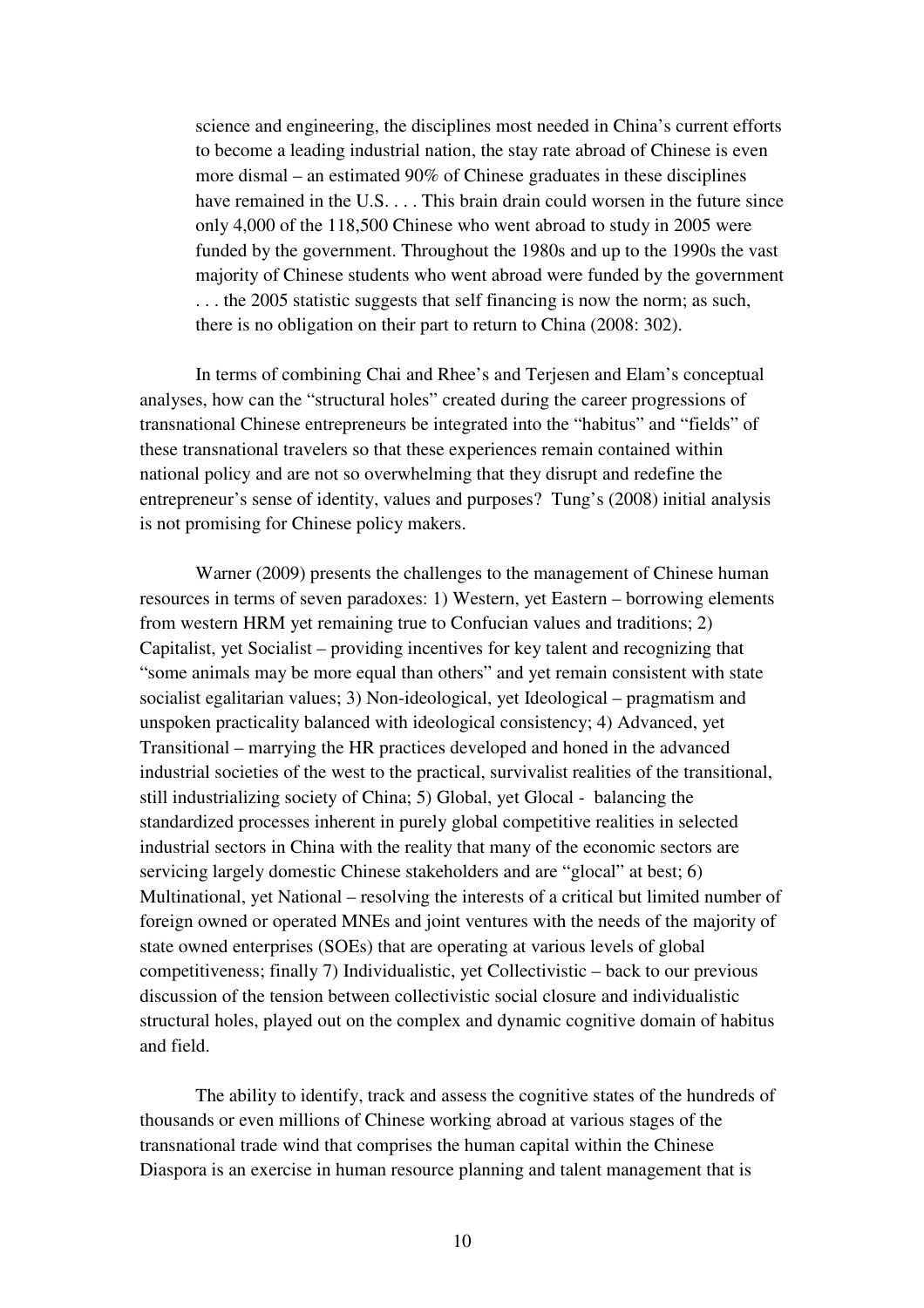beyond the capability of even the most sophisticated Western MNE we know of (Analoui, 2007; Boudreau and Ramstad, 2007; Pucik, 2005; Yeung, 2005). Determining sources and locations of critical talent, key pivot points – in which human capital investments can be leveraged into significant strategic returns (Boudreau and Ramstad, 2007), classifying and encoding the forms and indicators of relevant competencies and those career experiences and events associated with these talents (Aston, Brown and Lauder, 2009), developing the database and software to track such a system (Ashkenas et al., 2002: 270-272; Molingeon, Lumineau and Perrin, 2009) and finally creating the infrastructure of policies, accountability, resource allocations and reporting relationships necessary to convert an awareness of a national problem into a working solution, comprise a formidable agenda.

### **Conclusions: Talent Challenges facing Chinese MNEs**

In terms of drawing some conclusions regarding the talent challenges facing Chinese MNEs, the following three challenges are likely to present to Chinese senior managers:

- 1. Chinese MNEs are likely to face significant talent challenges in attracting Chinese nationals currently working in the United States. Difficulties will include the PRC's policy of not allowing dual citizenship, salary differentials and cultural repatriation problems (both societal and organizational).
- 2. Significant competition for talent will come from MNEs based in smaller population advanced economies that understand the need for foreign talent and have considerable experience in this area.
- 3. There is likely to be significant global competition for talent with experience and training in the specific areas of *global marketing* and *logistics* - areas in which Chinese MNEs currently have limited experience.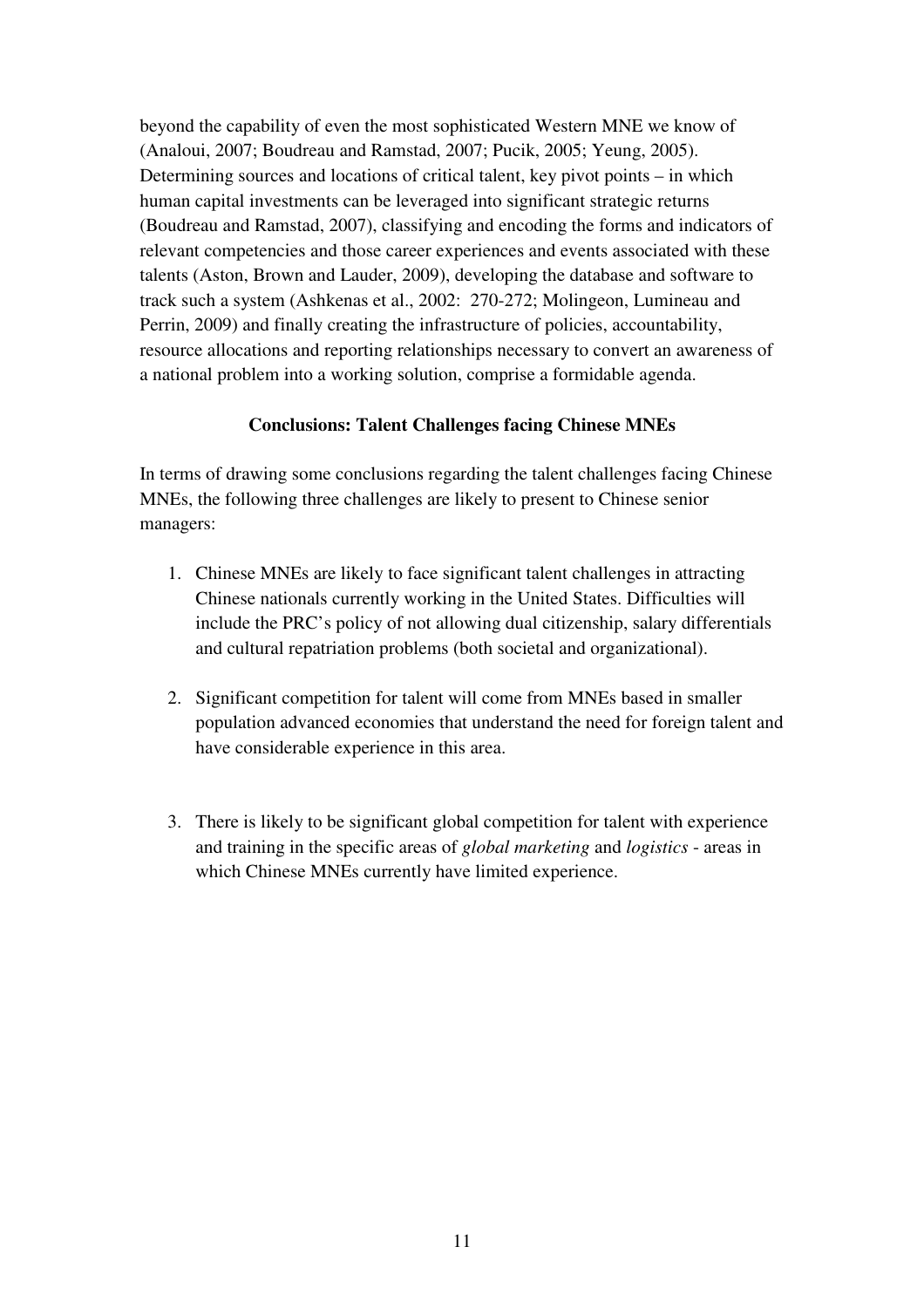#### **REFERENCES**

Analoui, F. 2007. *Strategic human resource management*. London: Thompson Publishing.

 Ashkenas, R., Ulrich, D., Jick, T. and Kerr, S. 2002. *The boundaryless organization: Breaking the chains of organizational structure.* San Francisco: Jossey Bass.

 Ashton, D., Brown, P. and Lauder, H. 2009. Developing a theory of skills for global HR. In P. Sparrow (ed.) *Handbook of international human resource management*. Chichester, U.K.: John Wiley, pp. 321-339.

Boudreau, J. and Ramstad, P. 2007. *Beyond HR: the new science of human capital*. Boston: Harvard Business School Press.

Buckley, P., Clegg, J., Cross, A., Xin, L., Voss, H. and Ping, Z. 2007. The determinants of Chinese Outward Foreign Direct Investment, *Journal of International Business Studies, 38* (4), 499-518.

Chai, S.- K. and Rhee, M. 2009. Confucian capitalism and the paradox of closure and structural holes in East Asian firms. *Management and Organization Review, 6* (1), 5-29.

Cochran, S. 2006. *Chinese medicine men: consumer culture in China and Southeast Asia.* Cambridge: Harvard University Press.

*China Quarterly Update 2009*. World Bank's Beijing Office, retrieved on 9 June, 2010 from: http://siteresources.worldbank.org/INTCHINA/resources/318862- 1237238982080/CQU\_March2009\_fullreport.pdf

DeClercq, D. and Voronov, M. 2009. The role of cultural and symbolic capital in entrepreneurs' ability to meet expectations about conformity and innovation. *Journal of Small Business Management, 47* (3), 398-420.

Drori, I., Honig, B. and Ginsberg, A. 2006. Transnational entrepreneurship: Toward a unifying theoretical framework. Academy of Management Best Papers Proceedings.

Elam, A. 2008. *Gender and entrepreneurship: A multilevel theory and analysis.* Cheltenham, U.K.: Edward Elgar.

Moingeon, B., Lumineau, F. and Perrin, A. 2009. Managing knowledge across boundaries: A learning mix perspective. In P. Sparrow (ed.) *Handbook of international human resource management*. Chichester, U.K.: John Wiley, pp. 251- 270.

Pucik, V. 2005. Global HR as competitive advantage: Are we ready? In M. Losey, S. Meisinger and D. Ulrich (eds.), *The future of human resource management*. Hoboken, New Jersey: John Wiley and Sons-SHRM, pp. 370-377.

Schmitt, N. and Soubeyran, A. 2006. A simple model of brain circulation. *Journal of International Economy, 69* (2), 296-309.

Shenkar, O., 2006. AIB Fellows presentation, AIB Beijing.

Sugihara, K. 2005. *Japan, China, and the growth of the Asian international economy, 1850-1949.* New York: Oxford University Press.